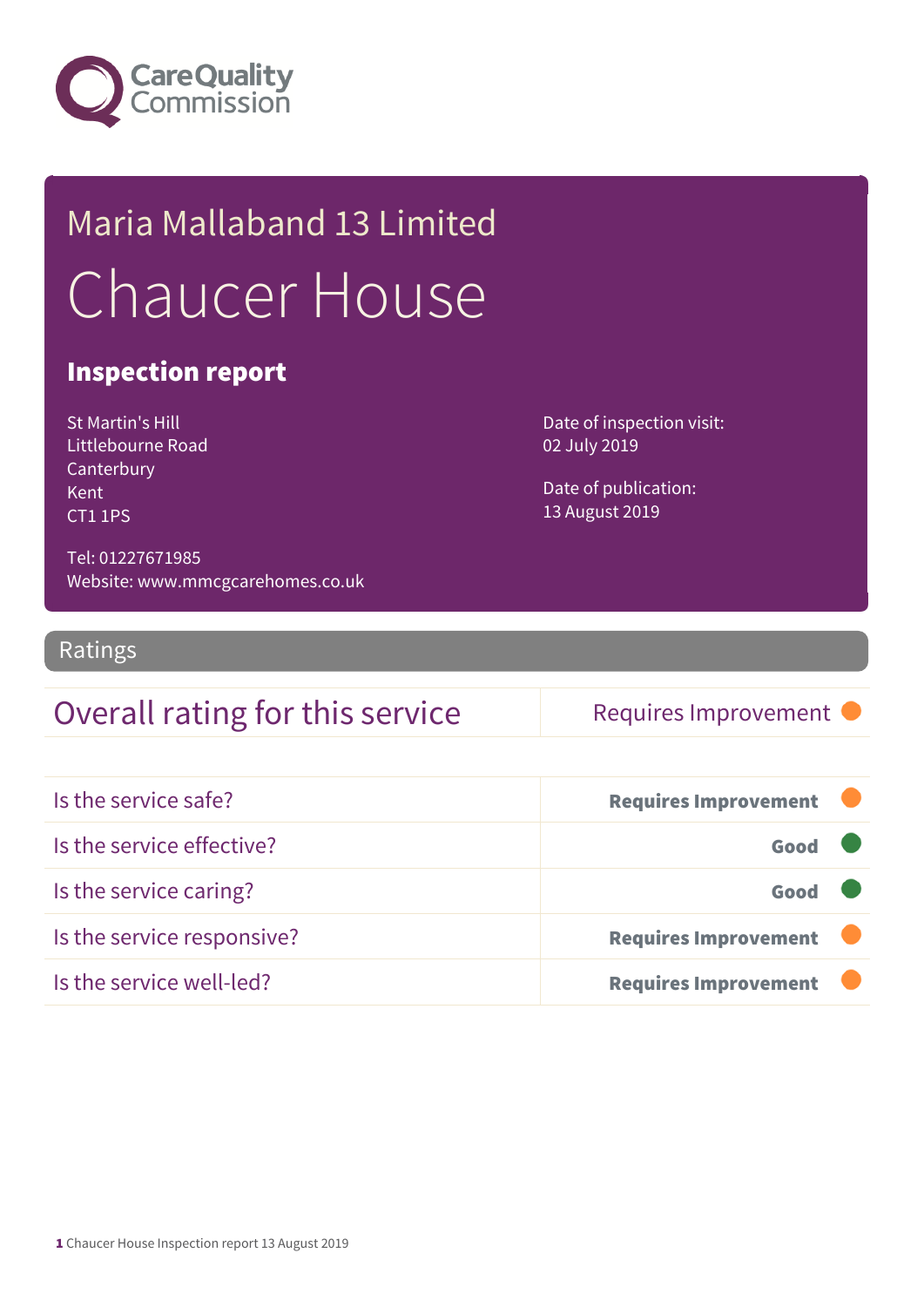### Summary of findings

#### Overall summary

#### About the service

Chaucer House is a residential care home providing personal and nursing care to up to 60 people. There were 36 people at the time of the inspection,

The care home accommodates people across two separate floors, each of which has separate adapted facilities. One of the floors specialises in providing care to people living with dementia.

People's experience of using this service and what we found

People told us since the last inspection, their experience at the service had improved. Risks to people had been assessed and mitigated, and there had been improvements to medicine management, but further improvement and embedding of this practice was needed.

Audits and quality reviews of the service were being completed regularly by the manager and provider, and action was taken when areas for improvements were identified, however these systems had only been in place for a short period of time, and therefore we could not assess the effectiveness of them.

Staffing levels had increased, and there were more permanent staff who knew people better. People and their relatives told us they felt safe living at Chaucer House as a result of the staffing levels.

Staff were now receiving more regular training and supervision to enable them to support people effectively. Assessments had been carried out when people's needs changed to ensure the person received the relevant support needed.

People were supported to have maximum choice and control of their lives and staff supported them in the least restrictive way possible and in their best interests; the policies and systems in the service supported this practice.

People told us they were supported by a kind caring staff team who knew them well and understood their needs. People had been supported to review and be involved in the updating of their care plans.

People were supported by a consistent staff team who knew them well and supported them to maintain their interests.

The number of complaints received by Chaucer House had decreased since our last inspection.

For more details, please see the full report which is on the CQC website at www.cqc.org.uk

Rating at last inspection and update The last rating for this service was Inadequate (published 1 March 2019) and there were multiple breaches of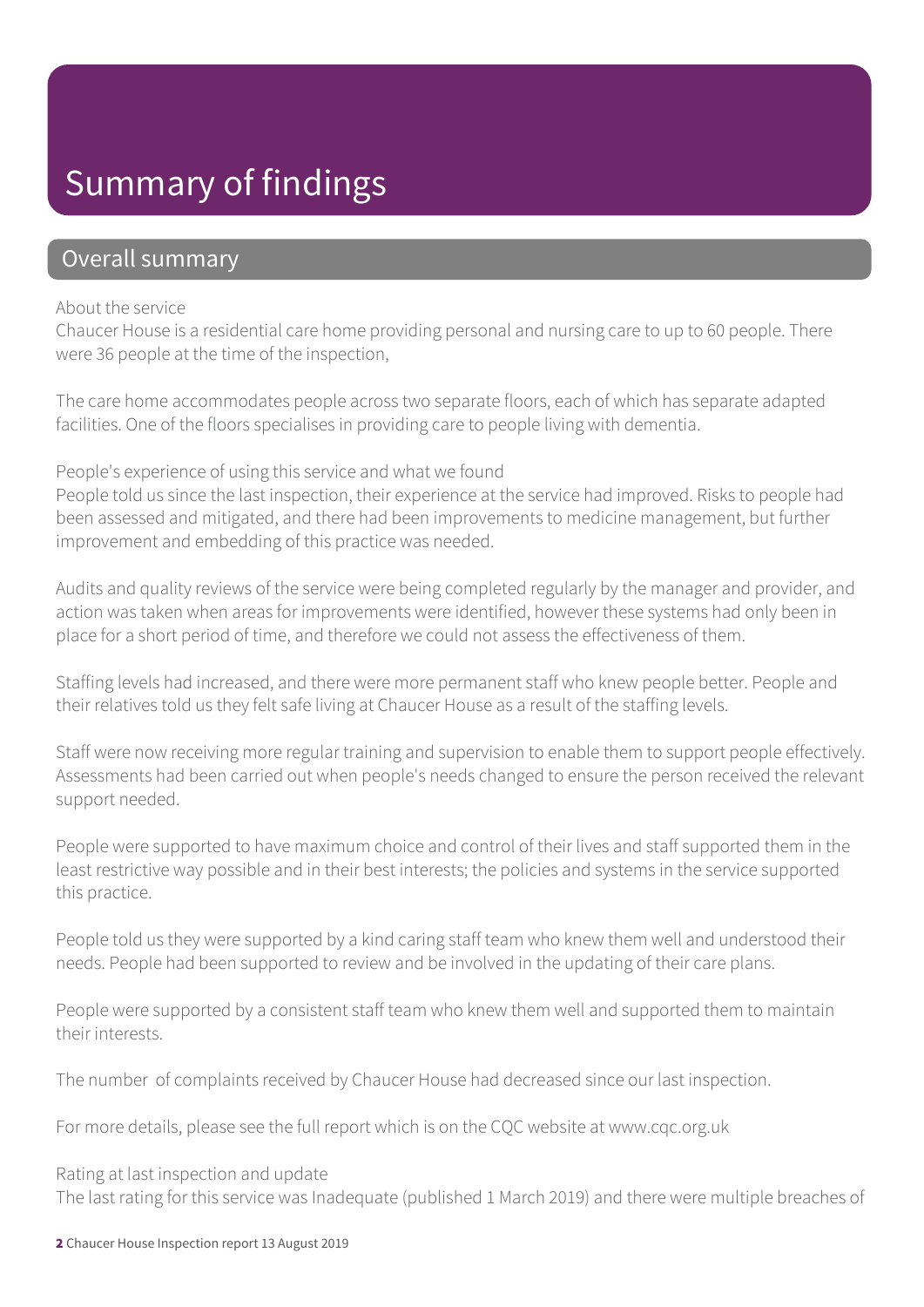regulation. The provider completed an action plan after the last inspection to show what they would do and by when to improve. At this inspection we found improvements had been made and the provider was no longer in breach of regulations.

This service has been in Special Measures since 1 March 2019. During this inspection the provider demonstrated that improvements had been made. The service is no longer rated as inadequate overall or in any of the key questions. Therefore, this service is no longer in Special Measures.

#### Why we inspected

This inspection was carried out to follow up on action we told the provider to take at the last inspection.

#### Follow up

We will continue to monitor information we receive about the service until we return to visit as per our reinspection programme. If we receive any concerning information we may inspect sooner.

We will request an action plan for the provider to understand what they will do to improve the standards of quality and safety. We will work alongside the provider and local authority to monitor progress. We will return to visit as per our re-inspection programme. If we receive any concerning information we may inspect sooner.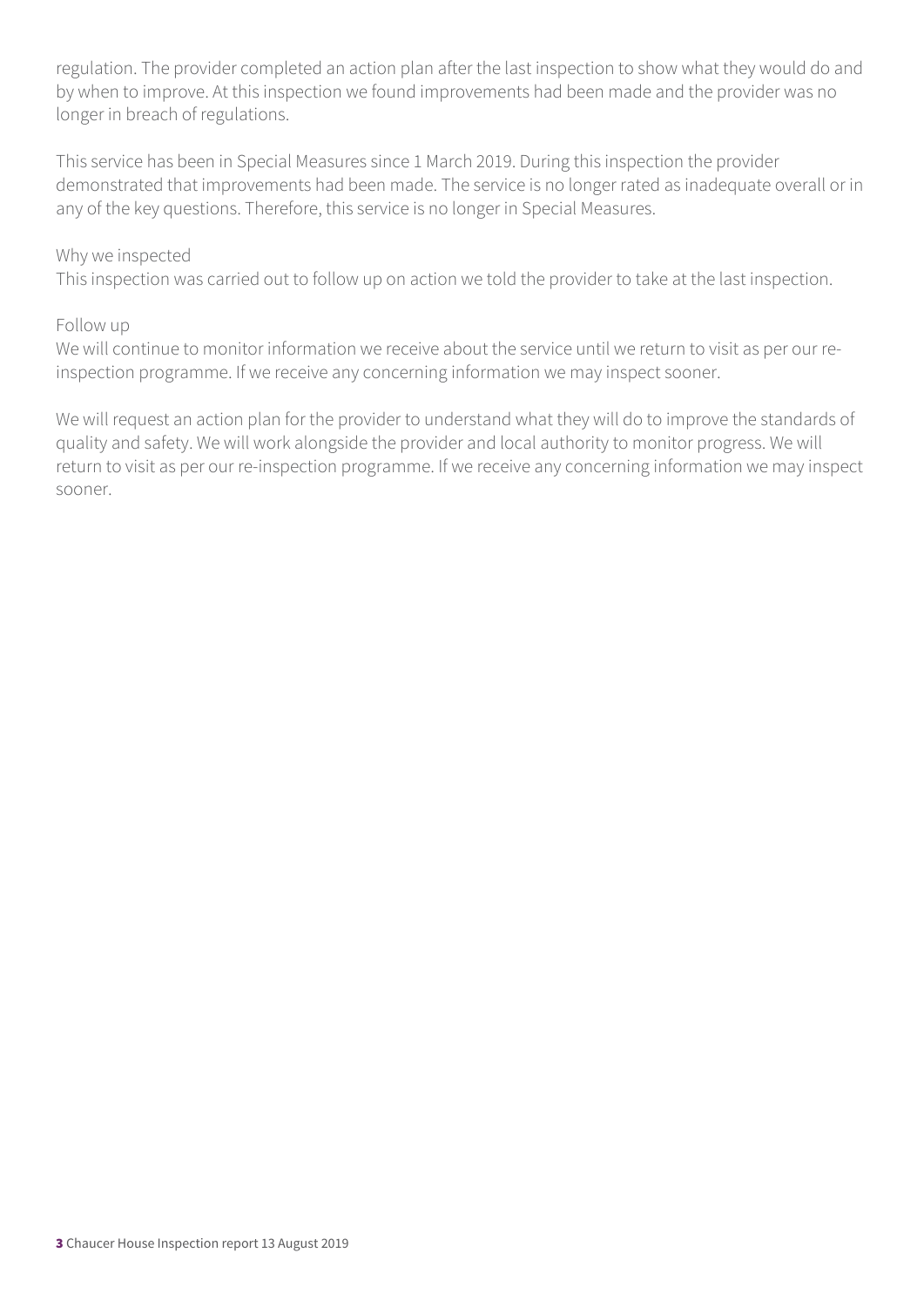### The five questions we ask about services and what we found

We always ask the following five questions of services.

| Is the service safe?                                                                    | <b>Requires Improvement</b> |
|-----------------------------------------------------------------------------------------|-----------------------------|
| The service was not always safe.<br>Details are in our safe findings below              |                             |
| Is the service effective?                                                               | Good                        |
| The service was effective.<br>Details are in our responsive findings below.             |                             |
| Is the service caring?                                                                  | Good                        |
| The service was caring.<br>Details are in our responsive findings below.                |                             |
| Is the service responsive?                                                              | <b>Requires Improvement</b> |
| The service was not always responsive.<br>Details are in our responsive findings below. |                             |
| Is the service well-led?                                                                | <b>Requires Improvement</b> |
| The service was not always well-led.<br>Details are in our safe findings below          |                             |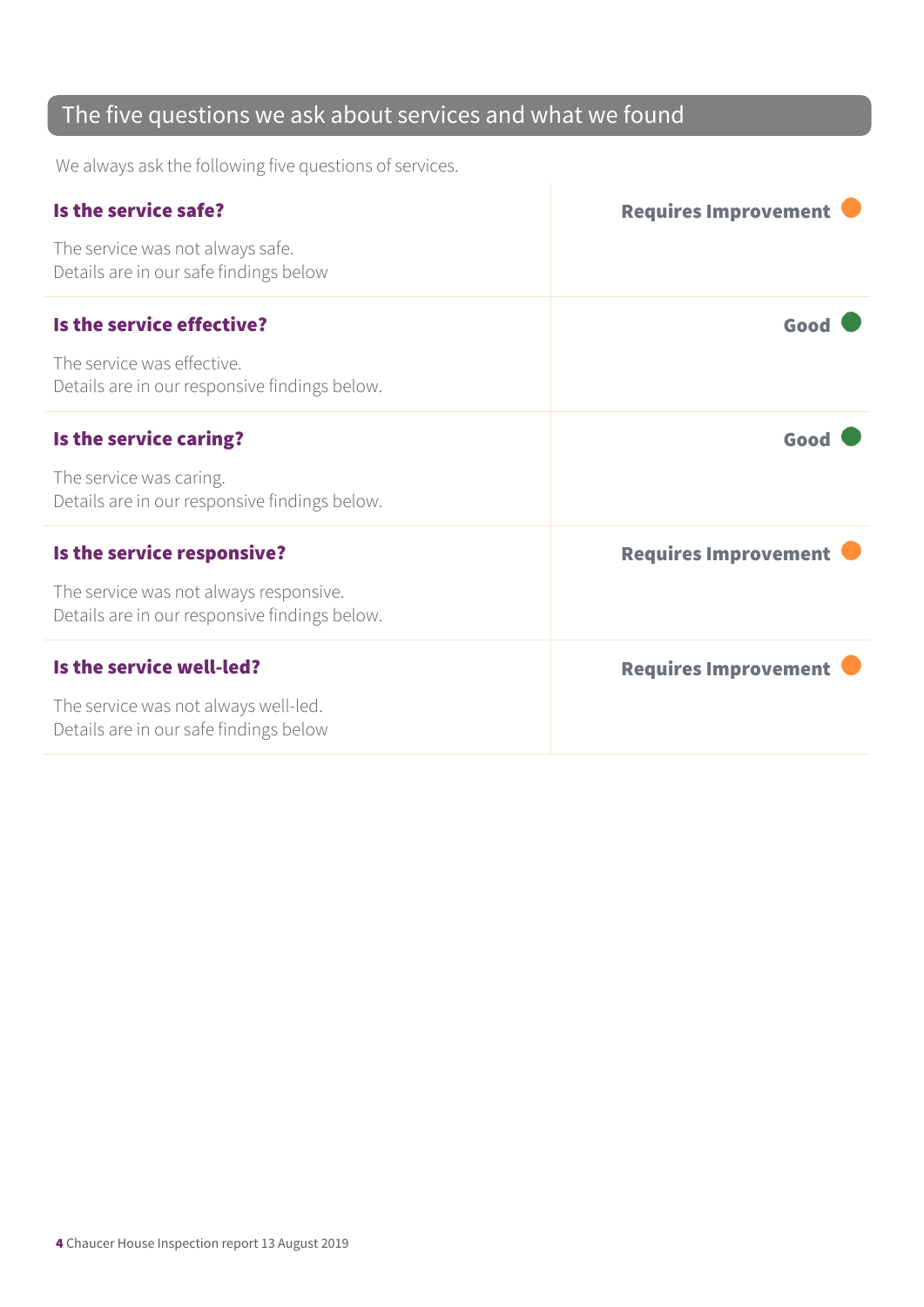

# Chaucer House

#### Detailed findings

### Background to this inspection

#### The inspection

We carried out this inspection under Section 60 of the Health and Social Care Act 2008 (the Act) as part of our regulatory functions. We checked whether the provider was meeting the legal requirements and regulations associated with the Act. We looked at the overall quality of the service and provided a rating for the service under the Care Act 2014.

Inspection team This inspection was carried out by three inspectors.

#### Service and service type

Chaucer House is a 'care home'. People in care homes receive accommodation and nursing or personal care as single package under one contractual agreement. CQC regulates both the premises and the care provided, and both were looked at during this inspection.

The service did not have a manager registered with the Care Quality Commission. This means that the provider is legally responsible for how the service is run and for the quality and safety of the care provided. The provider had appointed a manager who had submitted an application to be registered with the CQC.

Notice of inspection This inspection was unannounced.

#### What we did before inspection

We reviewed information we had received about the service since the last inspection. We sought feedback from the local authority and professionals who work with the service. We did not ask the provider to send us the provider information return. This is information providers are required to send us with key information about their service, what they do well, and improvements they plan to make. This information helps support our inspections. We used all of this information to plan our inspection.

#### During the inspection

We spoke with five people, and five relatives about their experience of the care provided. We observed staff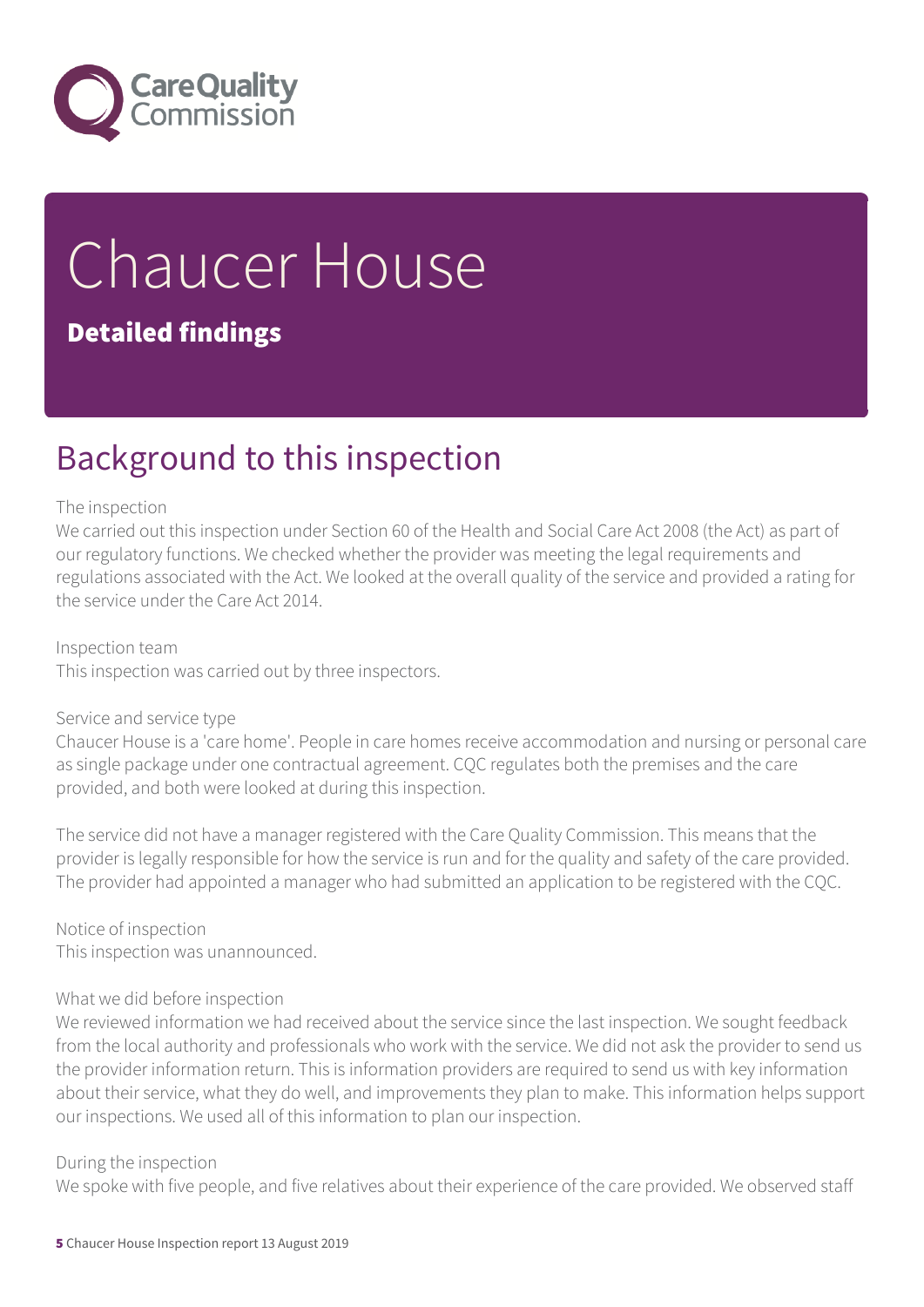interactions with people and observed care and support in communal areas. We spoke with eight members of staff including the manager, deputy manager, nurses and care staff.

We reviewed a range of records. This included five people's care records and multiple medication records. We looked at three staff files in relation to recruitment and staff supervision. A variety of records relating to the management of the service, including policies and procedures were reviewed.

After the inspection

We spoke with a healthcare professional who had visited the service.

We took this into account when we inspected the service and made the judgements in this report.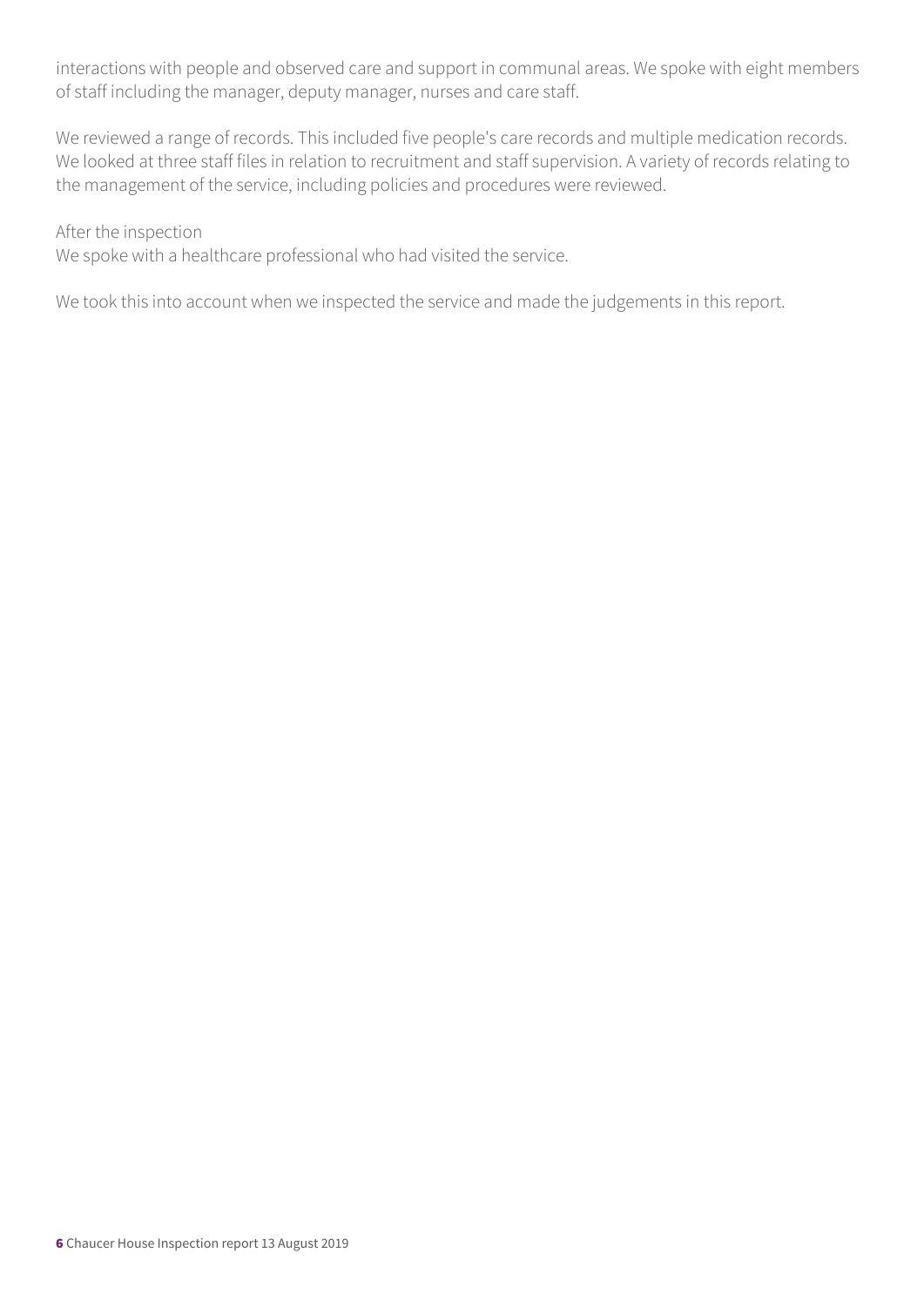### Is the service safe?

### Our findings

Safe – this means we looked for evidence that people were protected from abuse and avoidable harm.

At the last inspection this key question was rated as inadequate. At this inspection this key question has now improved to requires improvement. This meant some aspects of the service were not always safe and there was limited assurance about safety. There was an increased risk that people could be harmed.

Assessing risk, safety monitoring and management; Learning lessons when things go wrong

At our last inspection the provider had failed to assess the risks relating to the health, safety and welfare of people. This was a breach of Regulation 12 (Safe care and Treatment) of the Health and Social Care Act 2008 (Regulated Activities) Regulations 2014.

At this inspection we found enough improvement had been made and the provider was no longer in breach of Regulation 12.

- Potential risks to people's health and welfare had been assessed and there was guidance in place for staff to mitigate the risks to keep people safe.
- Some people displayed behaviours that were challenging to other people. The risk assessments included the triggers and the way the behaviour was displayed. There were now strategies in place to intervene when the person displayed the behaviours, and what action to take if the behaviour escalated. Records showed the strategies had been effective in reducing the number of incidents of behaviour. We observed staff support people effectively when they became anxious.
- Some people were living with diabetes. Risk assessments included people's normal range of blood sugar levels and what to do if people's blood sugars went low. There was information about the signs and symptoms of low and high blood sugar and the action to take.
- When people were living with epilepsy, there was guidance for staff about the type of seizure people experienced and how to support people during and after a seizure.
- Some people had a catheter to drain urine from the bladder. Staff had clear guidance about how to maintain the patency of the catheter and reduce the risk of infection.
- When people received their nutrition through a tube in their stomachs. Staff had detailed instructions on how to deliver the nutrition, maintain the tube and reduce the risk of infection.
- When people required equipment to move around the service, there was guidance for staff to support people safely.
- Staff we spoke with showed a good understanding of people's needs and any healthcare related risks. For example, staff understood how to support people living with diabetes and catheters and told us they would always go to a nurse with any concerns. Staff told us, "I would report to the nurse if I was worried about someone and document it. Normally if there's anything I'm unsure of I will ask another carer or a nurse. Its always best to be safe."
- Accidents and incidents had been recorded, and action has been taken to reduce the likelihood of the incident re-occurring. This was evidenced within the decrease in incidents reported between people.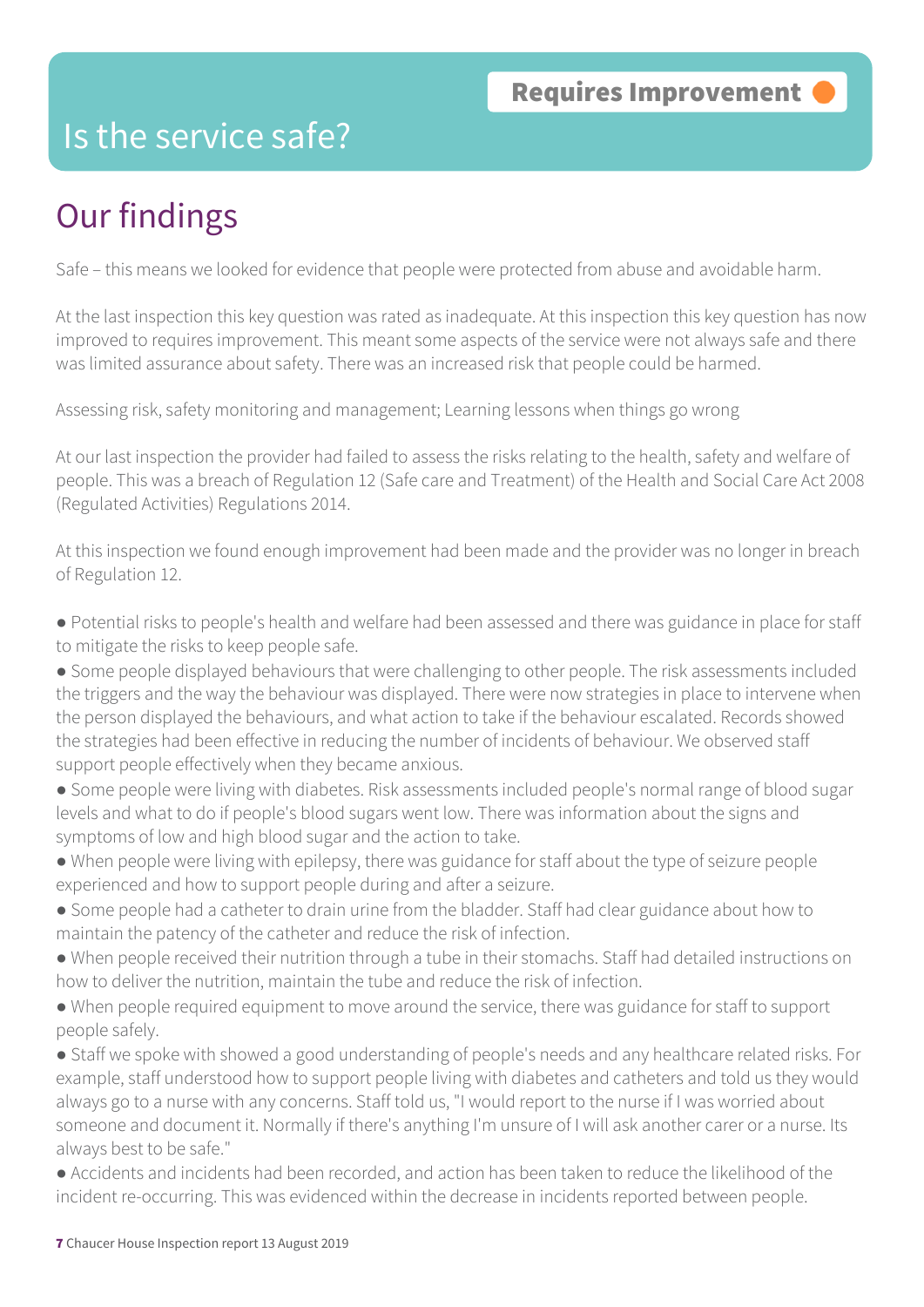● Staff were informed of people's changing needs, and any new accidents or incidents within handover meetings. Staff told us the rota had changed, which allowed for consistency between shifts, and an improved handover.

• Checks has been carried out on the fire alarms and other fire equipment to make sure they were working. People had a personal emergency evacuation plan (PEEP). A PEEP sets out the specific physical and communication requirements that each person had to ensure that they could be safely evacuated from the service in the event of an emergency.

#### Using medicines safely

At the last inspection the provider had failed to manage medicines safely. This was a breach of Regulation 12 (Safe Care and Treatment) of the Health and Social Care Act 2008 (Regulated Activities) Regulations 2014.

At this inspection we found enough improvement had been made and the provider was no longer in breach of Regulation 12.

● When people were prescribed blood thinning medicines, staff had guidance about what signs and symptoms to look for when people were unwell.

- Staff used an electronic system for recording the administration of medicines. The system highlighted when medicines had not been given and highlighted when medicines had not been given to people.
- The system logged when medicines were received and kept a record of how many tablets there should be available. We reviewed a sample of tablets and found the number available to be correct.
- Medicines that are given in liquid form, are only effective for a limited amount of time once opened. Staff had dated the bottles when opened so that they knew when the medicines would no longer be effective.
- Some people were prescribed medicine on a 'when required' basis such as pain control and medicine for anxiety. There was guidance for staff about when to give the medicine and how much for some people and not for others. The deputy manager told us that if the instructions were not confirmed each month, the system would remove them. There was no effective system in place to make sure the instructions were confirmed each month, this is an area for improvement.

● Following the inspection, the deputy manager confirmed that all 'when required' instructions had been put onto the system.

● Medicines that had specific requirements relating to their storage and administration were being stored safely in line with good practice.

● We observed staff administer medicines and saw they did this in line with best practice. Staff knew people well including how they preferred to take their medicines.

#### Staffing and recruitment

At the last inspection the provider failed to ensure there were sufficient numbers of competent skilled and experienced staff. This was a breach of regulation 18 of the Health and Social Care Act 2008 (Regulated activities) Regulations 2014.

At this inspection we found enough improvement had been made and the provider was no longer in breach of Regulation 18.

● Since our last inspection there had been a number of successful recruitment days to increase the number of permeant staff employed. On the day of our inspection, there was one agency staff member, who had been well inducted and had worked at the service previously.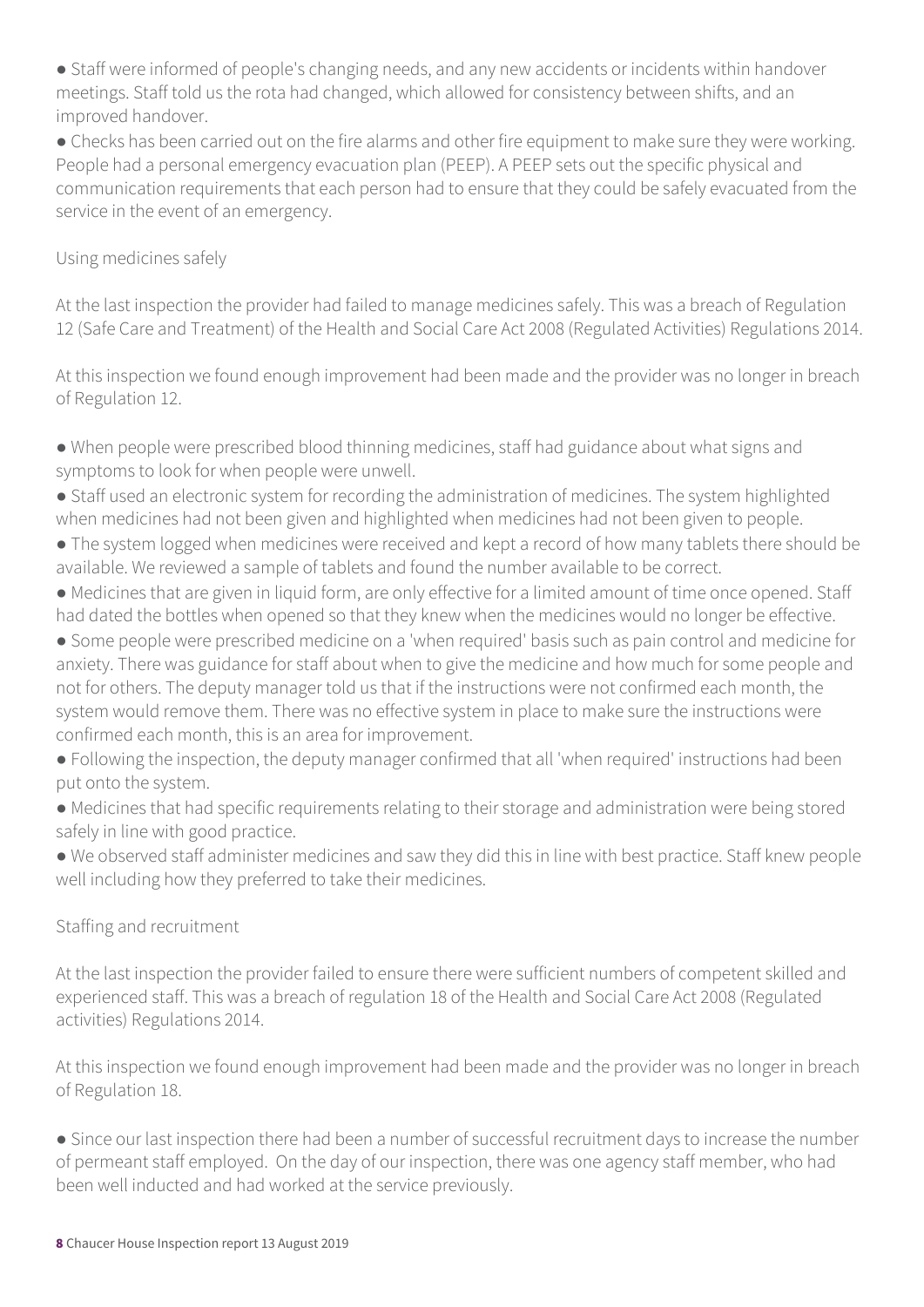● People told us the number of permeant staff had increased, and rotas were now planned four weeks in advance to ensure staff knew when they were working, and people knew who was supporting them. The deputy manager told us "For the levels of need and providing support there are enough staff.'"

● We reviewed three staff files and found that the necessary recruitment checks had been completed. This included checking previous employment history and completing Disclosure and Baring Service (DBS) background checks. DBS checks help employers to make safer recruitment decisions.

Systems and processes to safeguard people from the risk of abuse

- People told us they felt safe living at Chaucer house, one person told us, "Oh yeah I feel safe, there's always people around."
- Staff had received training in safeguarding and could tell us what they would do if they had concerns about people and were they could escalate the concerns.
- The manager was aware of their responsibilities around safeguarding and had worked with the local authority safeguarding team when safeguarding concerns had been reported.

Preventing and controlling infection

- People told us, and we observed the service to be clean and well maintained. People praised the work of the domestic staff.
- Staff received training in infection control, and we observed them to use protective equipment including gloves and aprons appropriately.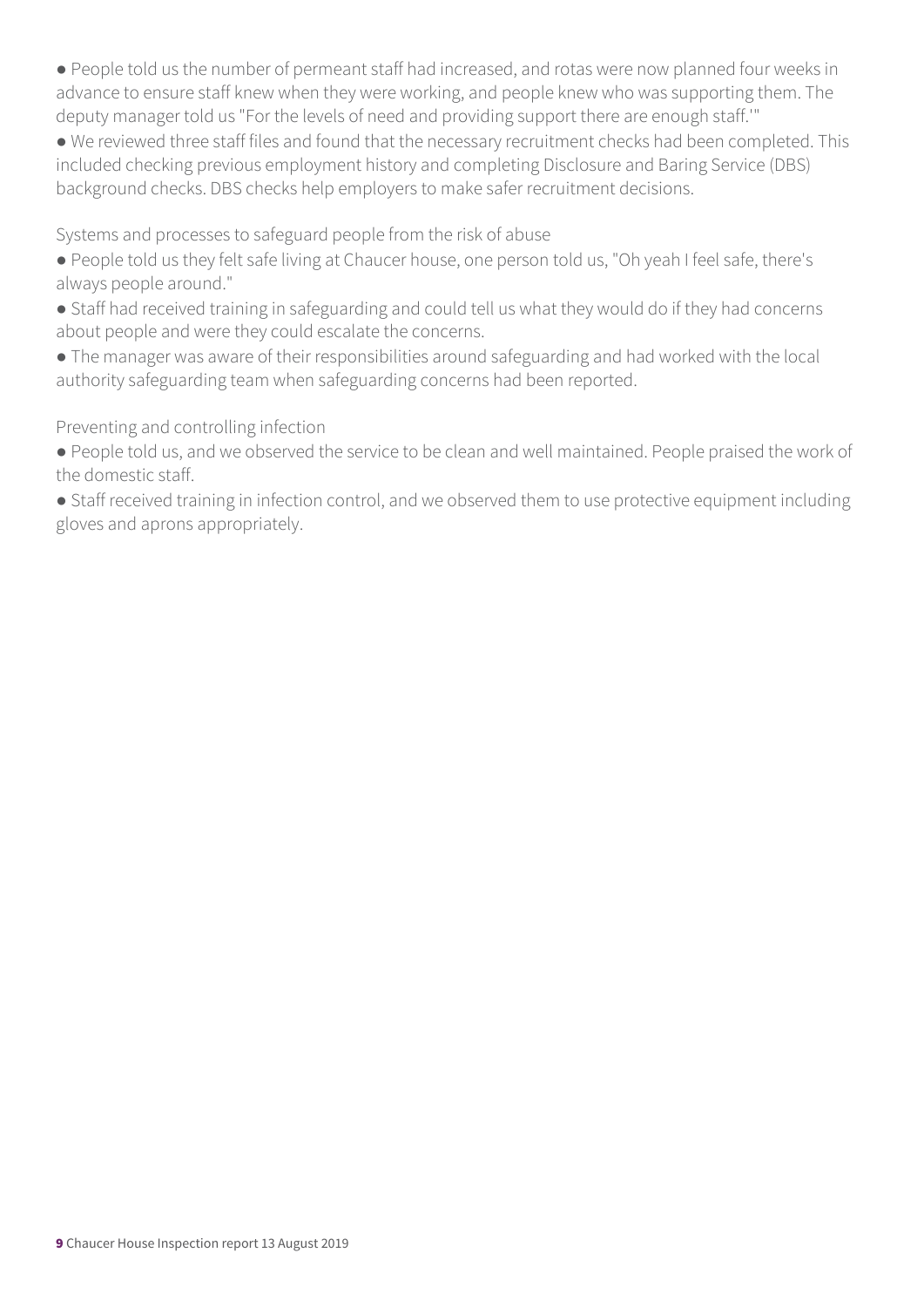### Is the service effective?

### Our findings

Effective – this means we looked for evidence that people's care, treatment and support achieved good outcomes and promoted a good quality of life, based on best available evidence.

At the last inspection this key question was rated as requires improvement. At this inspection this key question has now improved to good. This meant people's outcomes were consistently good, and people's feedback confirmed this.

Staff support: induction, training, skills and experience

At the last inspection the provider failed to ensure there were sufficient numbers of competent skilled and experienced staff. This was a breach of regulation 18 of the Health and Social Care Act 2008 (Regulated activities) Regulations 2014.

At this inspection we found enough improvement had been made and the provider was no longer in breach of Regulation 18.

- Agency workers now received a full induction and where possible agency staff were booked in advance to provide consistent care to people. The agency staff member we spoke with had access to the online care plans and showed a good understanding of the people they were supporting.
- Staff were able to tell us of the training they had received, and how they used the knowledge to support people's care. For example, staff had attended a respiratory training course, which improved their understanding of people's conditions. Staff told us, "I didn't ever understand it, but (the training) helps me as I understand it now. I am able to explain the science behind it, and now (the person) has had to use their inhaler a lot less."
- Formal supervision had improved since our last inspection. Supervision in care settings is a process whereby through regular, structured meetings with a supervisor, care staff can develop their understanding and improve their practice. Staff told us they received regular support and supervision from the manager.
- We observed staff supporting people in line with best practice and guidance. One person told us, "I would rate the staff excellent."

Assessing people's needs and choices; delivering care in line with standards, guidance and the law

- People were assessed by the management team before they moved in to the service to make sure that staff would be able to meet their needs.
- The assessment covered all areas of people's lives including their physical and social needs. The assessment included people's protected characteristics under the Equalities Act 2010 including sexuality.
- People's needs were assessed using recognised tools such as Waterlow score to assess skin integrity and nutritional assessment. People's care was planned with them to follow the assessment guidance.
- People's wounds were managed by the nurses at the service. Records showed that the wounds had been assessed following national guidelines. There was information about the condition and size of the wounds including photos. There were wound care plans in place and these had been followed.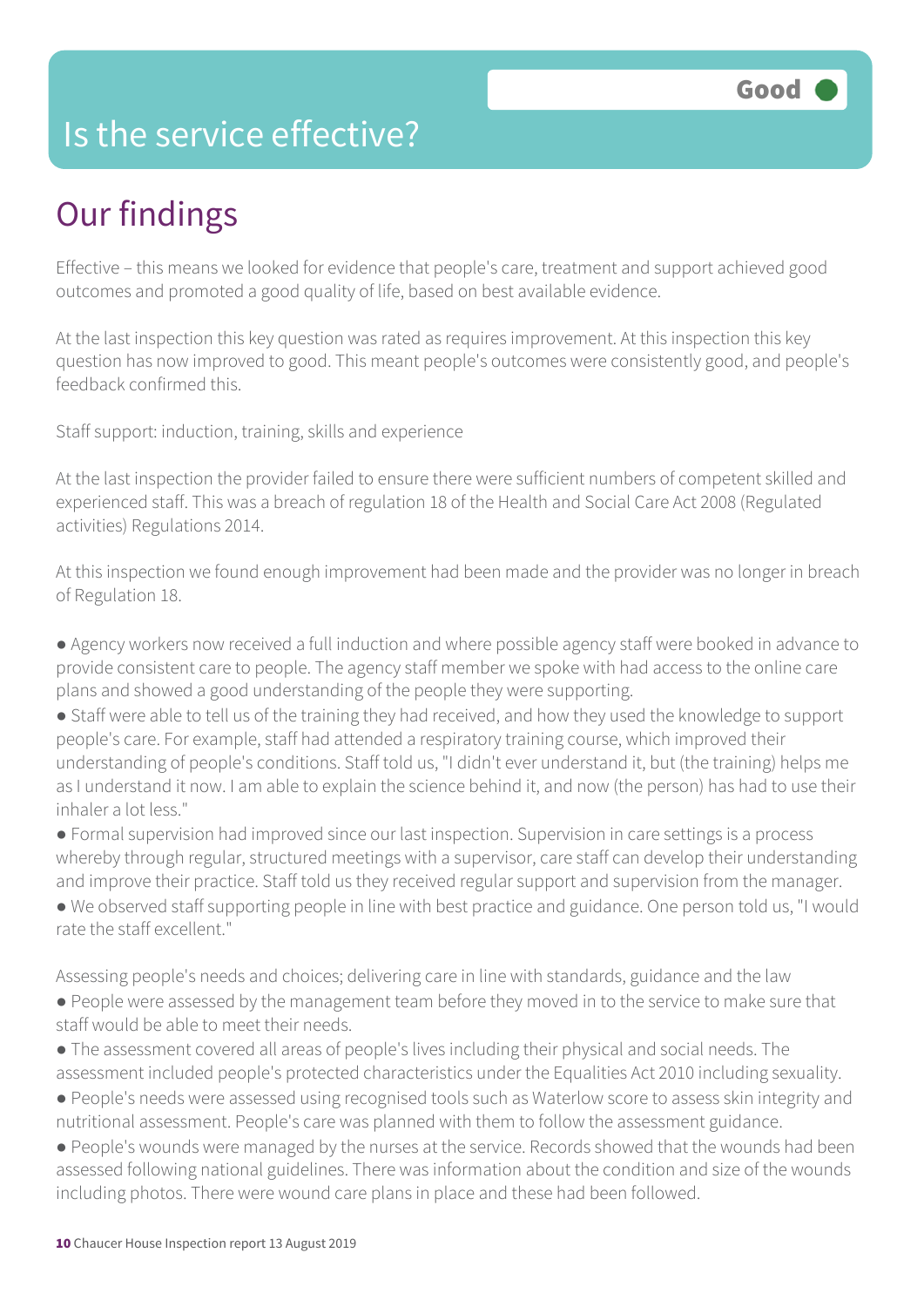Supporting people to eat and drink enough to maintain a balanced diet

- People were supported to eat a diet appropriate to their health needs, people living with diabetes were supported to eat a low sugar diet.
- People were given a choice of meals, people told us that if they did not want the choices offered they could ask for something else.
- When people had been assessed as requiring a different texture of food such as soft or puree, this was provided. People were supported by staff to eat their meals when required. They were not rushed and were given as much time as they needed to eat their meal.
- People were offered snacks and drinks throughout the day, that they enjoyed. One person told us, "I can be fussy with food, but they (staff) say alright, and get me a baked potato which I love."

Staff working with other agencies to provide consistent, effective, timely care; Supporting people to live healthier lives, access healthcare services and support

- Staff monitored people's health, including monitoring people's weight. When people's needs changed they were referred to appropriate health professionals including dieticians and speech and language therapists.
- Staff followed the advice given. We observed people being given nutritional supplements and thickened fluids as prescribed by healthcare professionals.
- People were referred to the GP when needed.
- People were encouraged to be as active as possible. People could take part in chair exercises to remain as supple as possible.
- One person told us they were in the process of 'getting fit'. The person would walk around the service, increasing their walking time daily in a bid to increase their fitness.
- Another person told us they had been at the service for a period of rehabilitation and was ready to move back to their home.
- ●We observed staff providing support to people to mobilise around the service. In some cases, staff stayed close enough to support the person should they need it, but not infringe on their independence. In other cases, staff offered increased support to people, to mobilise.

Adapting service, design, decoration to meet people's needs

- People had unrestricted access to the garden, and we observed people spending time outside enjoying the weather.
- The service was purpose built and had numerous areas for people to spend time in one another's company or equally to enjoy some quiet space.
- People's bedrooms were personalised with their belongings and to meet their preferences. People proudly showed us photographs and personal items within their rooms. For example, one person was a keen photographer, and had their work displayed within their room, and around the service. Other people had furniture they had bought from their previous home to make them feel more settled.

Ensuring consent to care and treatment in line with law and guidance

The Mental Capacity Act 2005 (MCA) provides a legal framework for making particular decisions on behalf of people who may lack the mental capacity to do so for themselves. The Act requires that, as far as possible, people make their own decisions and are helped to do so when needed. When they lack mental capacity to take particular decisions, any made on their behalf must be in their best interests and as least restrictive as possible.

People can only be deprived of their liberty to receive care and treatment when this is in their best interests and legally authorised under the MCA.

In care homes, and some hospitals, this is usually through MCA application procedures called the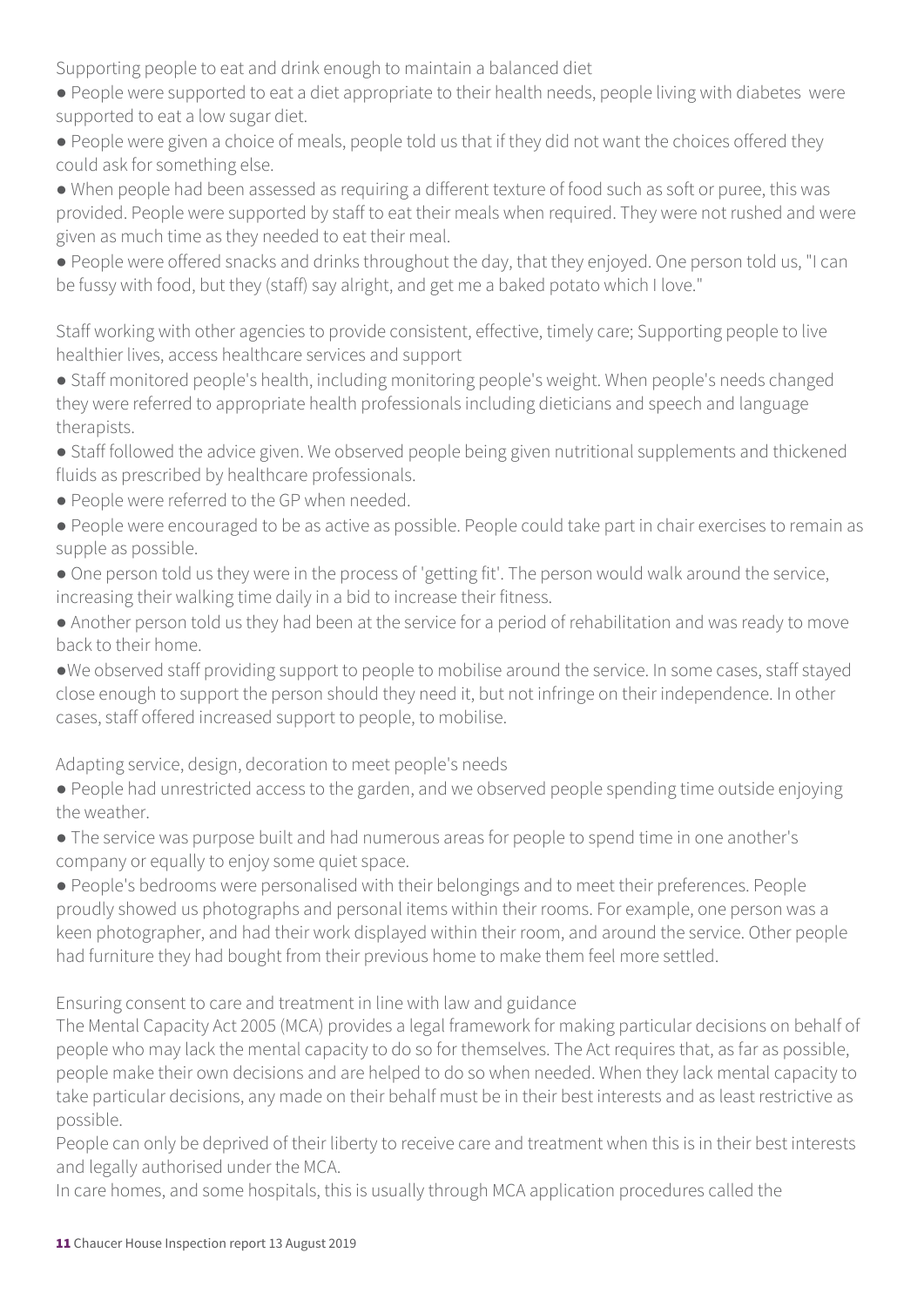Deprivation of Liberty Safeguards (DoLS).

We checked whether the service was working within the principles of the MCA, and whether any conditions on authorisations to deprive a person of their liberty had the appropriate legal authority and were being met.

● People's capacity to make decisions was assessed when required. When all attempts to support the person to make the decision failed for specific decisions this was recorded within their care plans and assessments completed.

- When people were unable to make decisions, best interest meetings were held with healthcare professionals and the person's loved one or advocate on their behalf.
- The manager had a register to ensure that DoLS were applied for when required, and that all restrictions listed on any DoLS authorisations were being adhered to.
- People were supported to make decisions throughout the day, such as where they wanted to spend their time and what they wanted to eat.

• Staff we spoke with understood the principles of the MCA. Staff were able to demonstrate how they supported people's decision making, for example with people who had fluctuating capacity, they would ask every day what the person wanted for breakfast, and on the days the person could not make the decision, they supported them with their known favourite breakfast.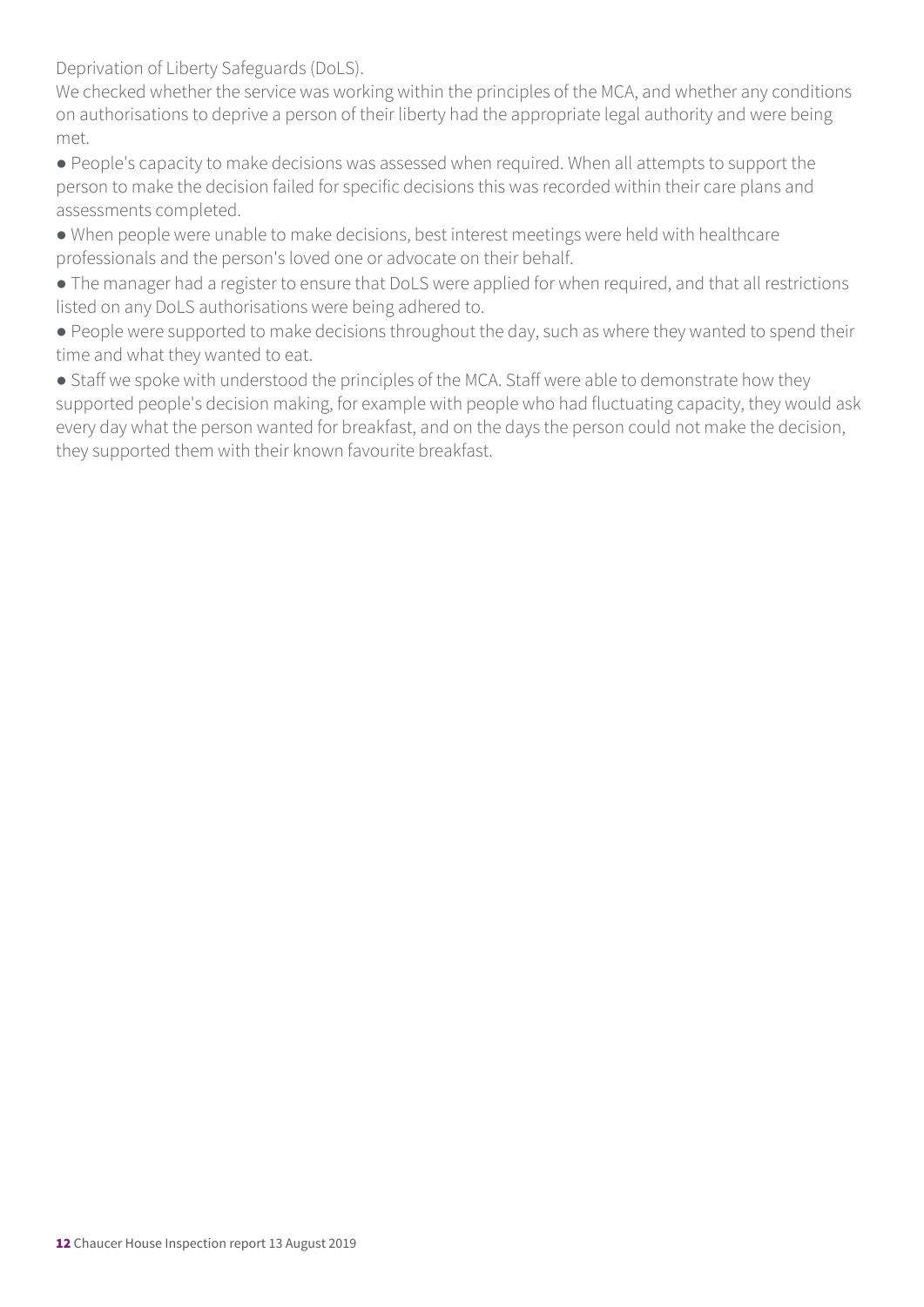### Is the service caring?

### Our findings

Caring – this means we looked for evidence that the service involved people and treated them with compassion, kindness, dignity and respect.

At the last inspection this key question was rated as requires improvement. At this inspection this key question has now improved to good. This meant people were supported and treated with dignity and respect; and involved as partners in their care.

Ensuring people are well treated and supported; respecting equality and diversity

- During our inspection, we observed people having meaningful positive interactions with staff. For example, when one person became anxious, staff went to speak with them to see why they were distressed. Staff bent down to them and spoke with them at eye level whilst re-assuring them by stroking their hand.
- All the people we spoke with were happy living at Chaucer House. One person told us, "They spoil me, they give me everything I want."
- People were comfortable and relaxed in the presence of staff. We observed staff sharing jokes and lighthearted humour with people, which they clearly enjoyed.

Supporting people to express their views and be involved in making decisions about their care

- Since our last inspection, people had been supported to review and make amendments to their care plan. Staff worked with people and their relatives when people wanted their loved one's input to review, update and make care plans more person centred. One person told us, "There's a very good nurse who revised my care plan."
- People had been given the opportunity to give feedback about their care and support during resident and relative meetings. For example, people suggested there should be a quieter dining area, so the manager was in the process of changing a room to accommodate the request.

Respecting and promoting people's privacy, dignity and independence

- People's dignity was promoted and supported. One person told us, "I've only to mention it. I fancied a bath so I had a bath last night. The staff are very patient here."
- During the inspection we observed people being supported to maintain or increase their mobility. Staff put a supportive hand on a person's back and gave them encouragement when mobilising with their walking aid. When the person became tired, staff supported them to take a break and sit down, making light hearted conversation.
- Staff understood the importance of keeping care records securely. Any documentation on computers, such as care records were password protected, and all staff had access to review them.

● Some people were independent and spent a lot of time in the community. For example, one person liked to go for walks daily, and would advise staff when they were going out so that staff were aware of their whereabouts.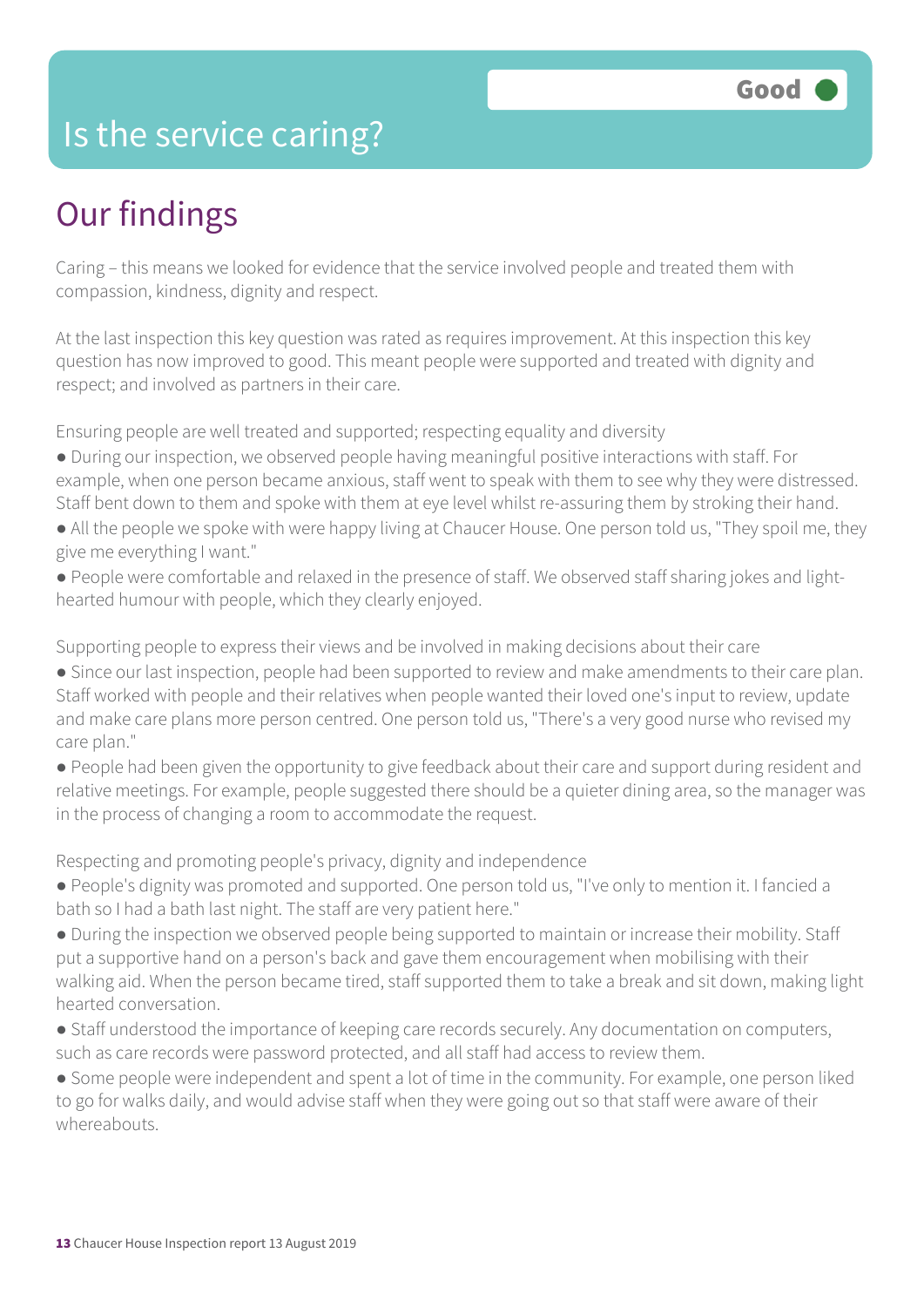### Is the service responsive?

### Our findings

Responsive – this means we looked for evidence that the service met people's needs.

At the last inspection this key question was rated as requires improvement. At this inspection this key question has remained the same. This meant people's needs were not always met.

Planning personalised care to ensure people have choice and control and to meet their needs and preferences

At the last inspection the provider had failed to provide person-centred care, designed to meet people's needs. This was a breach of Regulation 9 of the Health and Social Care Act 2008 (Regulated Activities) Regulations 2014.

At this inspection we found enough improvement had been made and the provider was no longer in breach of Regulation 9.

- Each person had a care plan that had been reviewed or completed since the last inspection. The care plans contained details of people's choices and preferences; however, the care plans needed to be developed further.
- The care plans contained information about people's preferences but needed more detail about people's routines. For example, what time people liked to get up, what support they needed, and how they preferred to spend their day. Information relating to people's histories and backgrounds were in the process of being updated to include more information.
- Care plans included information about people's moods and the triggers that effected people, such as not seeing their pets. However, there was limited information about how to support the person if their pets did not come into the service.
- There was information about when people liked to go to bed or get up, how to support people to make choices about their clothing. However, more detail was needed about people's choices and preferences when they were getting washed and dressed.
- Care plans now contained information about how people communicated if they were unable to do this verbally. There was guidance about people's non-verbal communication and what gestures meant.
- Staff were able to demonstrate how they delivered person centred care. Staff were knowledgeable about the people they supported, and we observed them changing their approach from person to person, for example offering more help to someone and standing back and allowing space for people more able.
- People told us staff supported them as individuals and knew them well. For example, people had specific interests that staff knew and supported them with. Staff knew people's preferences, such as how they liked their drinks, and what their favourite snacks were to have alongside those drinks.

#### Meeting people's communication needs

Since 2016 onwards all organisations that provide publicly funded adult social care are legally required to follow the Accessible Information Standard (AIS). The standard was introduced to make sure people are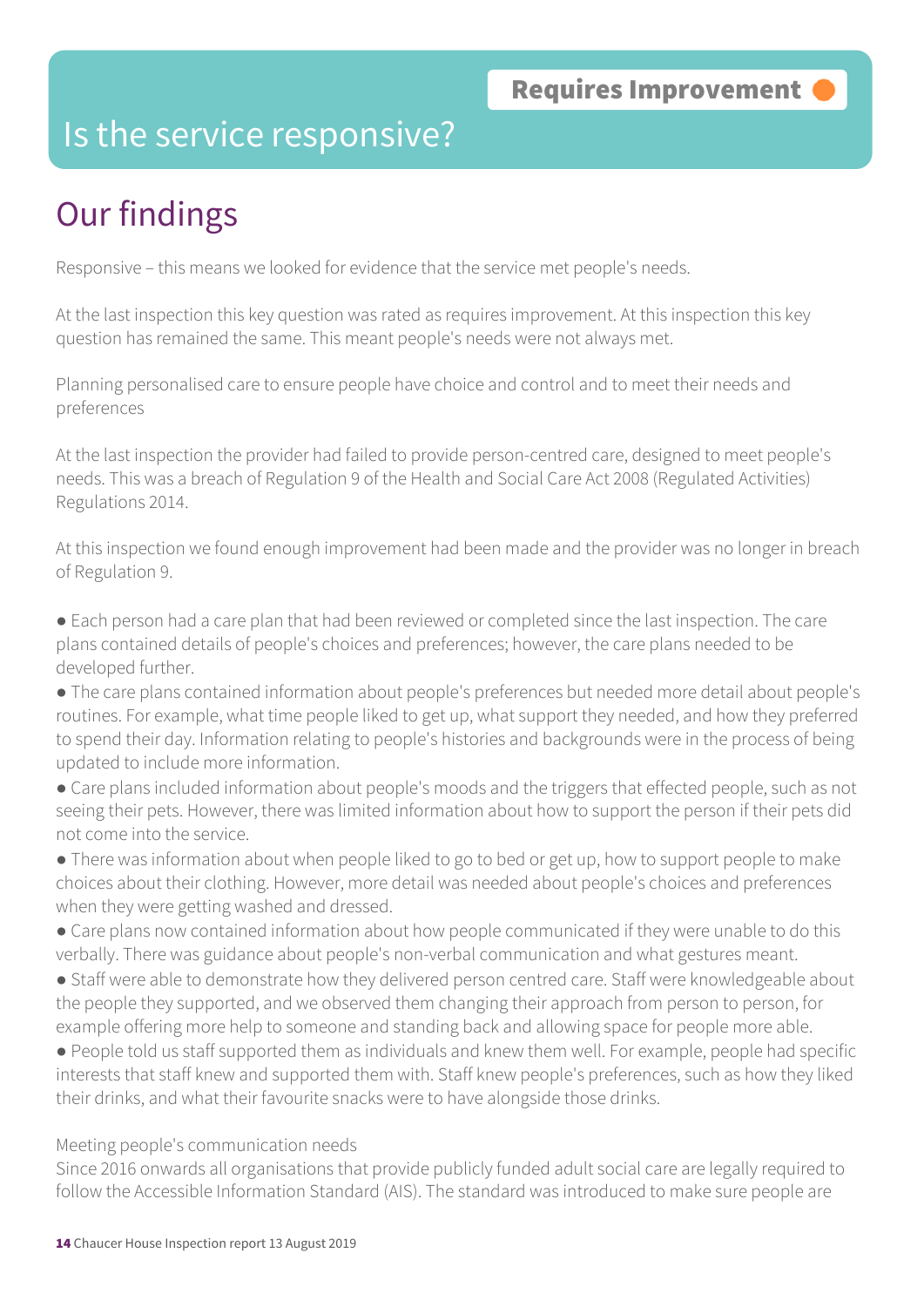given information in a way they can understand. The standard applies to all people with a disability, impairment or sensory loss and in some circumstances to their carers.

- Information was available for people and visitors, for example the complaints policy was visible within the reception of the service and was available in a variety of formats.
- If people needed larger print copies of their care plans, they were able to request these from the management.

Supporting people to develop and maintain relationships to avoid social isolation; support to follow interests and to take part in activities that are socially and culturally relevant to them.

- At our last inspection, people were at risk of being socially isolated. People and their relatives told us staff had little time to interact with them. At this inspection this had improved.
- People were supported to take part in a range of activities, including games, talking sessions, and group discussions. On the day of our inspection a 'pets as therapy' (PAT) dog was vising the service, which made people smile. .
- Since our last inspection the provider had purchased a robotic dog. We observed people living with dementia engaging with the robotic dog, smiling and talking to the dog.
- One person told us their favourite activity was doing the crosswords with a volunteer in a group. They told us the volunteer would read the questions, and people would work together to find the answers, which was a sociable event.
- People were supported to follow their religious and spiritual beliefs. Services were held regularly at Chaucer House for people from all denominations to partake in.
- People had been supported to maintain their interests. For example, a relative told us that one staff member would read a professional magazine the person was subscribed to, which was important to them.

Improving care quality in response to complaints or concerns

- At our last inspection, there had been high numbers of complaints made to the provider. At this inspection, the number of issues raised had reduced, and many had been resolved before they were escalated to complaints.
- People and their relatives told us that they knew how to raise concerns and could approach the manager at any time. One relative told us they had previous concerns about Chaucer House, but since the manager had taken over they no longer had concerns.

End of life care and support

- People had been asked about their end of life wishes and these had been recorded.
- Staff worked with GP's and other health professionals to support people to plan their end of life needs and ensure their choices and preferences were met.

● Staff made sure that medicines were available to make sure people were kept comfortable and pain free. Nurses had received training to use specialist equipment to make sure people received medicines when they needed them. Staff had access to the equipment needed to support people at the end stages of their lives.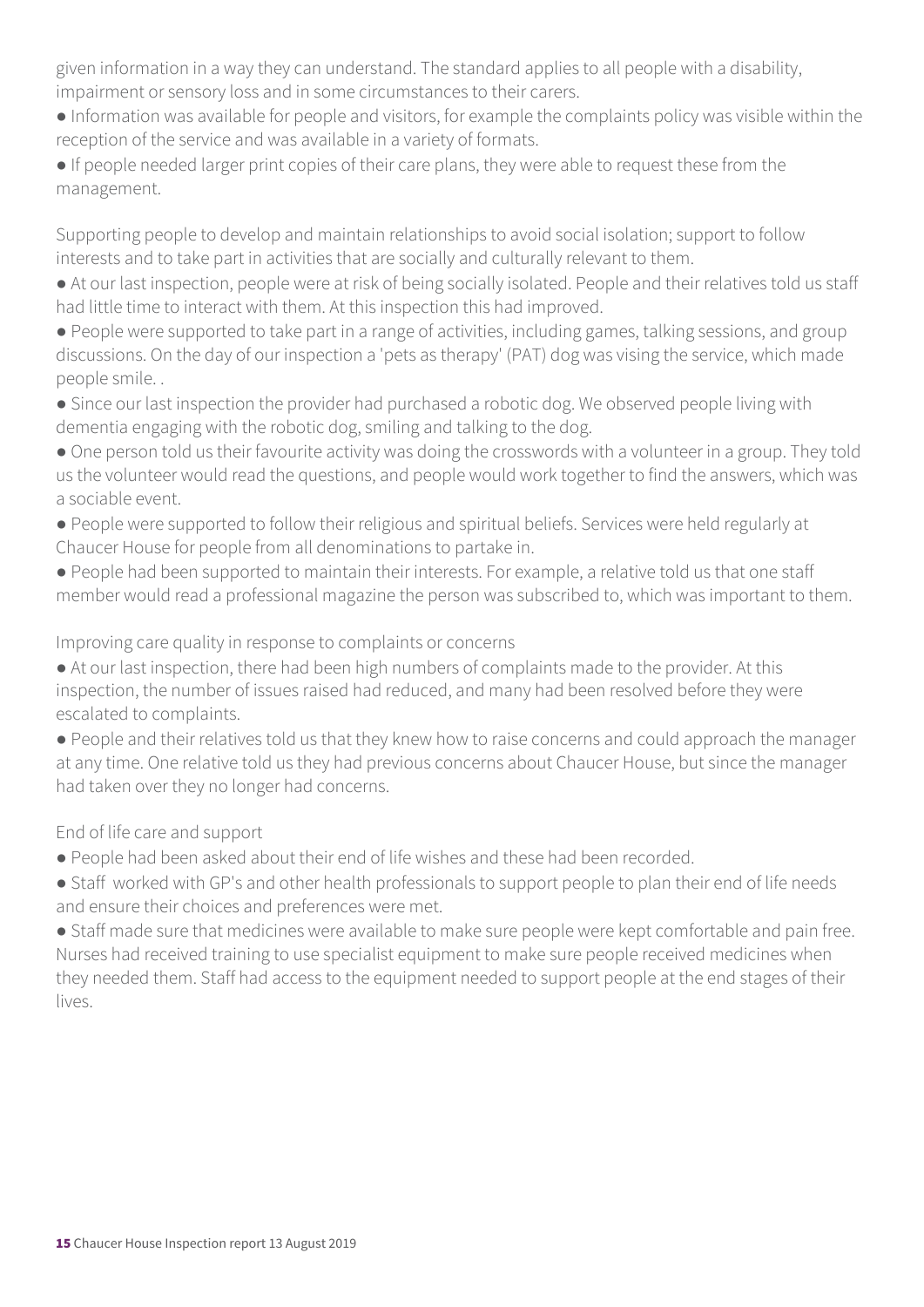### Is the service well-led?

### Our findings

Well-Led – this means we looked for evidence that service leadership, management and governance assured high-quality, person-centred care; supported learning and innovation; and promoted an open, fair culture.

At the last inspection this key question was rated as inadequate. At this inspection this key question has now improved to requires improvement. This meant the service management and leadership was inconsistent. Leaders and the culture they created did not always support the delivery of high-quality, person-centred care.

Managers and staff being clear about their roles, and understanding quality performance, risks and regulatory requirements

At the last inspection the provider had failed to fully assess, monitor and improve the quality and safety of the service. This was a breach of Regulation 17 of the Health and Social Care Act 2008 (Regulated Activities) Regulations 2014.

At this inspection we found enough improvement had been made and the provider was no longer in breach of Regulation 17.

- At the time of our inspection, there was no registered manager in post. The registered manager had left the service in February 2019. A manager within the provider organisation had accepted the role as manager and had submitted an application to be registered with the CQC.
- During the inspection, we discussed with the manager the period of change the service was going through. At the time of the inspection the service was only half full, the provider had not admitted any further people since the last inspection to give them time to make the improvements needed. The manager told us, "It's a culture change. It's not just quick fixes, it's making them and sustaining it."
- People and their relatives told us of their concerns of the frequent changes in management. One relative told us, "(Manager) has really shaken this place up. It was destabilising to have so many managers."
- The manager and provider completed quality checks and audits on the service, which were now mostly leading to action and improvement. For example, care plans had now been updated and were in the process of being made more person centred, however this work had not yet been fully completed. Medicines management had improved since our last inspection; however, we did identify issues with the system to record PRN medicines. Records we reviewed were mostly up to date and accurate. Improvements in quality assurance processes were still needed, and during our next inspection we will check systems have been embedded and sustained.
- Services are required to inform the Care Quality Commission of important events that happen within the service. The manager had submitted notifications in an appropriate and timely manner in line with guidance.

Promoting a positive culture that is person-centred, open, inclusive and empowering, which achieves good outcomes for people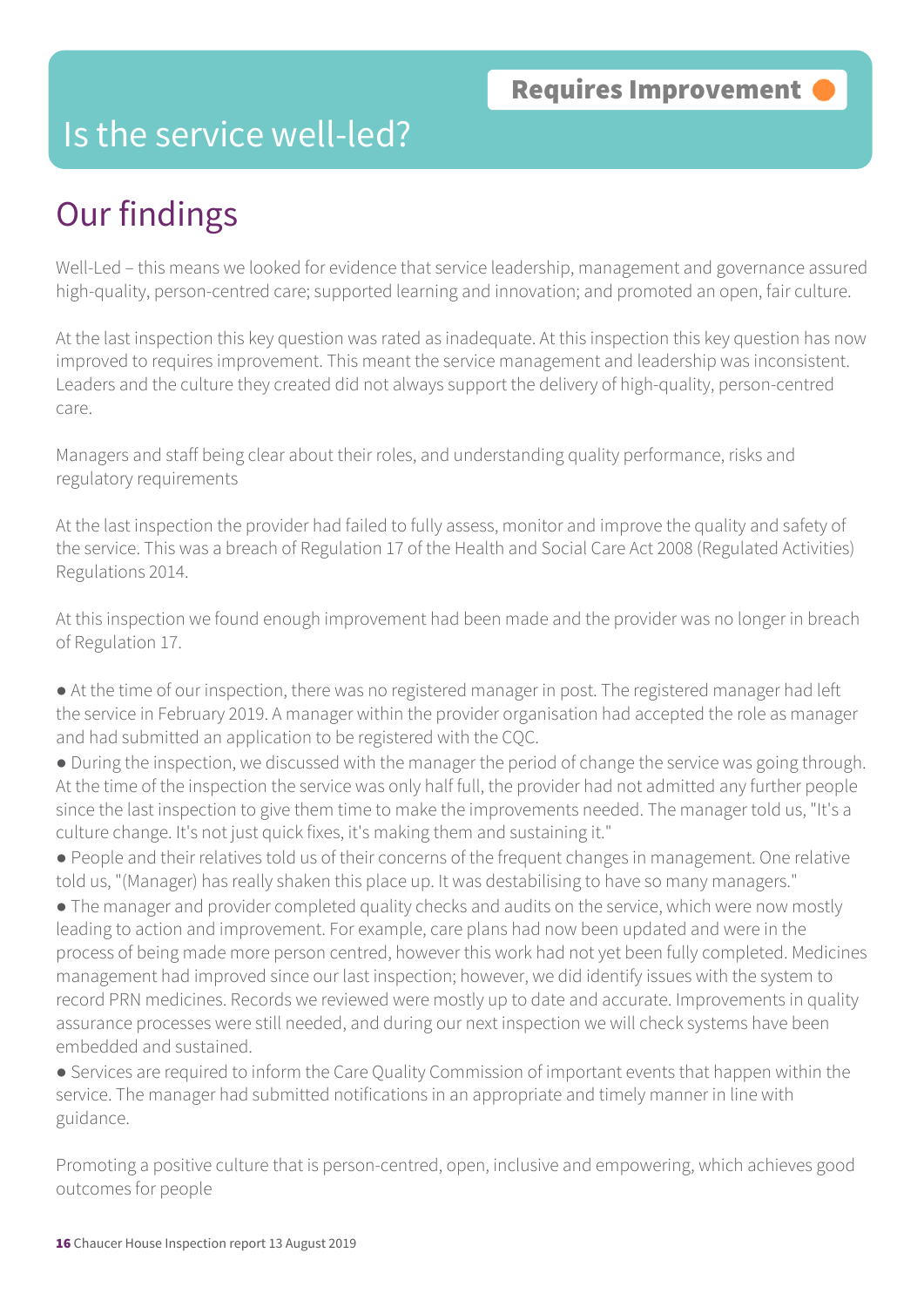● People told us staff supported them in a person-centred approach, and that that they had positive relationships with staff. One person told us, "The staff are lovely people, you get well looked after. I have never been as well looked after in my life."

● Relatives told us that staff understood their loved ones needs and made sure they were met. One relative told us, "Over the past three months it has been working very well. They have raised their game. I used to have to remind them of things, but not anymore."

● Another relative told us, "The care process was deteriorating to be very mechanical. You were losing that sense of care. It has certainly improved now."

How the provider understands and acts on the duty of candour, which is their legal responsibility to be open and honest with people when something goes wrong

● The manager understood their responsibilities in line with the duty of candour. When incidents happened, the manager liaised with people and their relatives to keep them up to date with investigations.

● People and their relatives told us that the manager and the deputy manager were visible and approachable.

● It is a legal requirement that a provider's latest CQC inspection report rating is displayed at the service where a rating has been given. This is so that people, visitors and those seeking information about the service can be informed of our judgements. We found the manager had conspicuously displayed their rating on a notice board in the service and the provider had displayed the service's rating on their website.

Continuous learning and improving care; Working in partnership with others

● Staff told us that they could see the improvements that had been made since the last inspection. One staff said, "(Manager) has supported them to pull together as a team, to work hard and make the improvements. (The manager and deputy manager) are supportive and have an open-door policy.

- Since our last inspection the provider had implemented an overview document that reviewed the service including accidents and incidents and medicines errors with a view to reduce them. The tool had only been in use for three months therefore it was too early to assess its long term effectiveness.
- Since our last inspection, the manager and provider had engaged with external organisations. Some staff for example had attended training organised by the local clinical commissioning team.
- The manager had attended an external study day, which led to a review of personal emergency evacuation plans to include risks associated with people who are prescribed creams which are flammable.

Engaging and involving people using the service, the public and staff, fully considering their equality characteristics

● Since our last inspection there had been regular resident and relatives' meetings, which were well attended to enable people to share any concerns or feedback about the service. In the most recent meeting, people had been asked if they had noticed any improvements, one person noted there were increased numbers of staffing, whilst another person noted an improvement in atmosphere and staff morale.

● The manager welcomed feedback from people and their relatives. Feedback reviewed included; 'Just to say how fantastic you have all been, it was lovely to come in yesterday to see the dedication given by the staff. It looked fantastically clean and well organised. And if I may a special thank you to (staff name), who is beyond doubt, an amazing carer, he works so hard with that wicked sense of humour and the ability to make it look so easy, the residents obviously adore him. Well done to you all.' Another comment read, 'I have noticed that the 'floor' smells much better, fresh and floral. Calls have been answered quickly and efficiently. The atmosphere is lighter and more friendly. The carers work as a team. (Staff name) in particular is an absolute credit to the caring team, but actually the majority of staff are kind, approachable and easy to be around.'

● Staff were attending regular team meetings and told us that the morale had improved. During staff